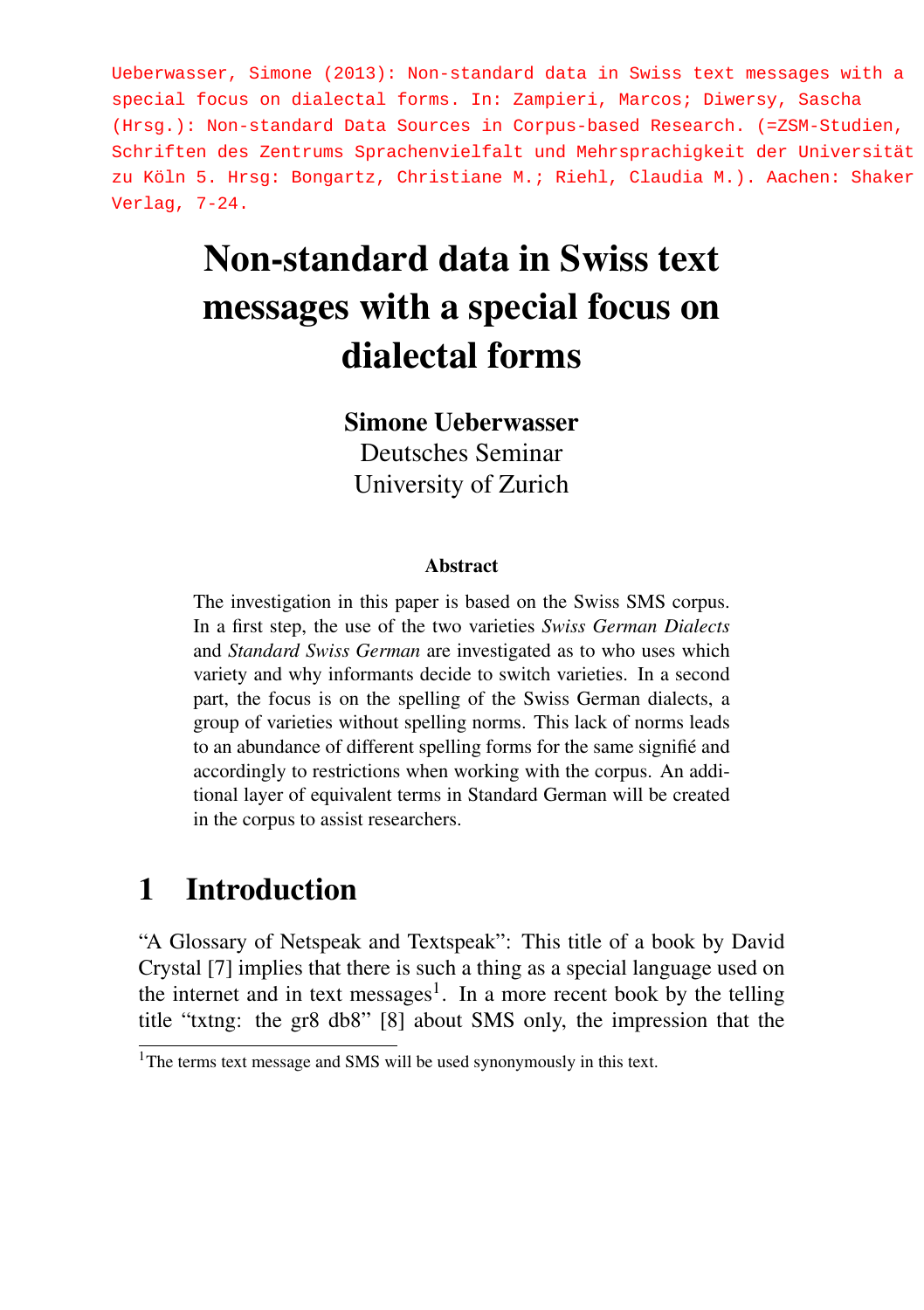language used in text messages is a world apart with its own norms and regulations is even enforced. But does this point of view hold true? Isn't it more likely that existing habits of language use are being transferred to this type of text production? One example for such a point of view is certainly the use of dialects<sup>2</sup> in Swiss German SMS, which, as will be shown on the basis of real data, reflects the ordinary everyday language use. As part of an initiative, which started in Belgium<sup>3</sup>, a Swiss SMS corpus<sup>4</sup> featuring nearly 26,000 authentic SMS in different languages and varieties was put together. The 17,962 German SMS (any variety) in the corpus were written by 977 persons, 610 of which are female. Of these SMS, 10,716 are in fact written in SGD, thus offering a unique insight into the use of SGD and into sociolinguistic aspects of its use. On the downside, the extremely nonstandard character of these dialectal SMS poses a major problem when working with the corpus, both, to the research and to an intended automated data processing.

In this paper, I will thus first investigate why informants in the Swiss SMS corpus use one or the other variety. This question will be answered based on demographic data about the informants and on their own statements about their language use. While the demographic data such as age, sex or education was collected systematically, comments about language use were written as edited statements by the informants when answering the question "how do you write text messages?". Accordingly, they can only be evaluated qualitatively. In a second part, spelling strategies for SGD, a variety without codified spelling norms, will be laid out and a short insight into the Swiss SMS team's approach to standardizing the corpus will be given<sup>5</sup>.

<sup>2</sup>Following Siebenhaar ([18]:487) the term *dialect* or the short form *SGD* will be used as an umbrella term for all Swiss German dialects hereafter, in spite of their linguistic differences. <sup>3</sup>C.f. www.sms4science.org.

<sup>4</sup>For more information about the Swiss SMS corpus, please refer to www.sms4science.ch as well as [12].

<sup>5</sup>For more information on this process c.f. Ruef/Ueberwasser in this volume.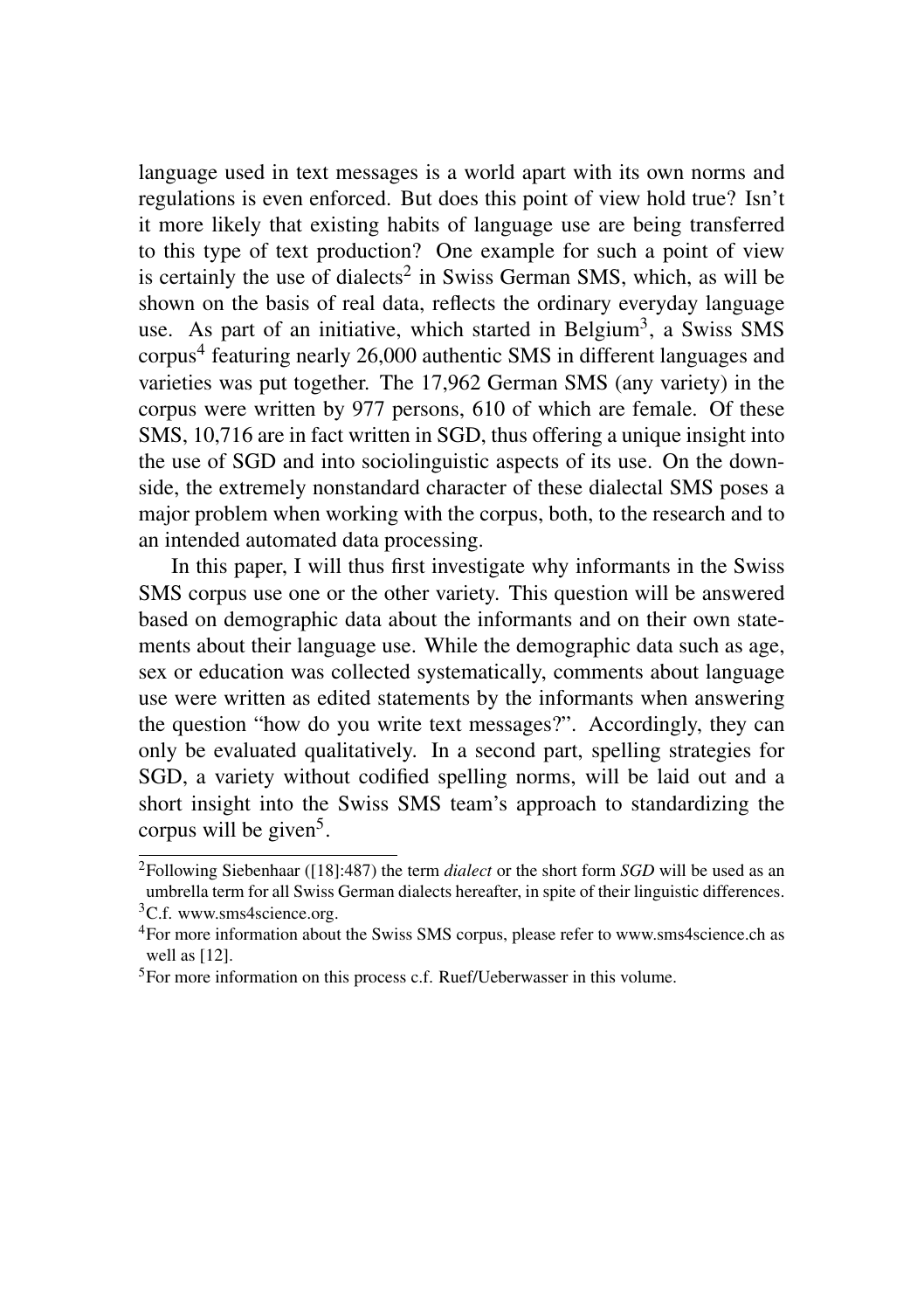# 2 Diglossia in Switzerland

Looking at any text book or linguistic dictionary (e.g. [6]) that covers diglossia, the linguistic situation in the German speaking part of Switzerland is most likely mentioned, because it is one of Ferguson's four examples when he first describes his concept. Ferguson defines diglossia as follows:

(1) DIGLOSSIA is a relatively stable language situation in which, in addition to the primary dialects of the language  $[\,\ldots\,]$ , there is a very divergent, highly codified [...] superposed variety, the vehicle of a large and respected body of written literature, either of an earlier period or in another speech community, which is learned largely by formal education and is used for most written and formal spoken purposes but is not used by any sector of the community for ordinary conversation ([14]:34-35).

The emphasis in this definition lies on the dichotomy between a codified variety used in formal situations and a dialectal one used for ordinary conversations. Ferguson thus does not imply that one variety is used in spoken language production and the other one for written texts. In fact the samples he gives to exemplify the situation include communication forms that use the standard variety in spoken language production (e.g. in sermons and speeches in parliament) but also some that use the dialectal variety in writing (e.g. in captions on political cartoons) ([14]:28). It was only Kolde [15], who introduced the concept of a medial diglossia for Switzerland, i.e. the idea that the German speaking Swiss in most cases use their dialects when speaking and the Standard German variety  $(StG)^6$  when writing. At the time when Kolde suggested this idea, it was certainly valid from the perspective of written language, as Siebenhaar confirms: "Swiss dialects

<sup>6</sup>The Standard German varieties used in Switzerland, Austria and Germany are different on the phonetic, lexical and grammatical level (c.f. e.g. [1]). Since the following analyses relies on text messages written by native speakers of SGD, it can be assumed that all texts written in the standard variety use the Swiss German Standard. Accordingly, no differentiation will be made.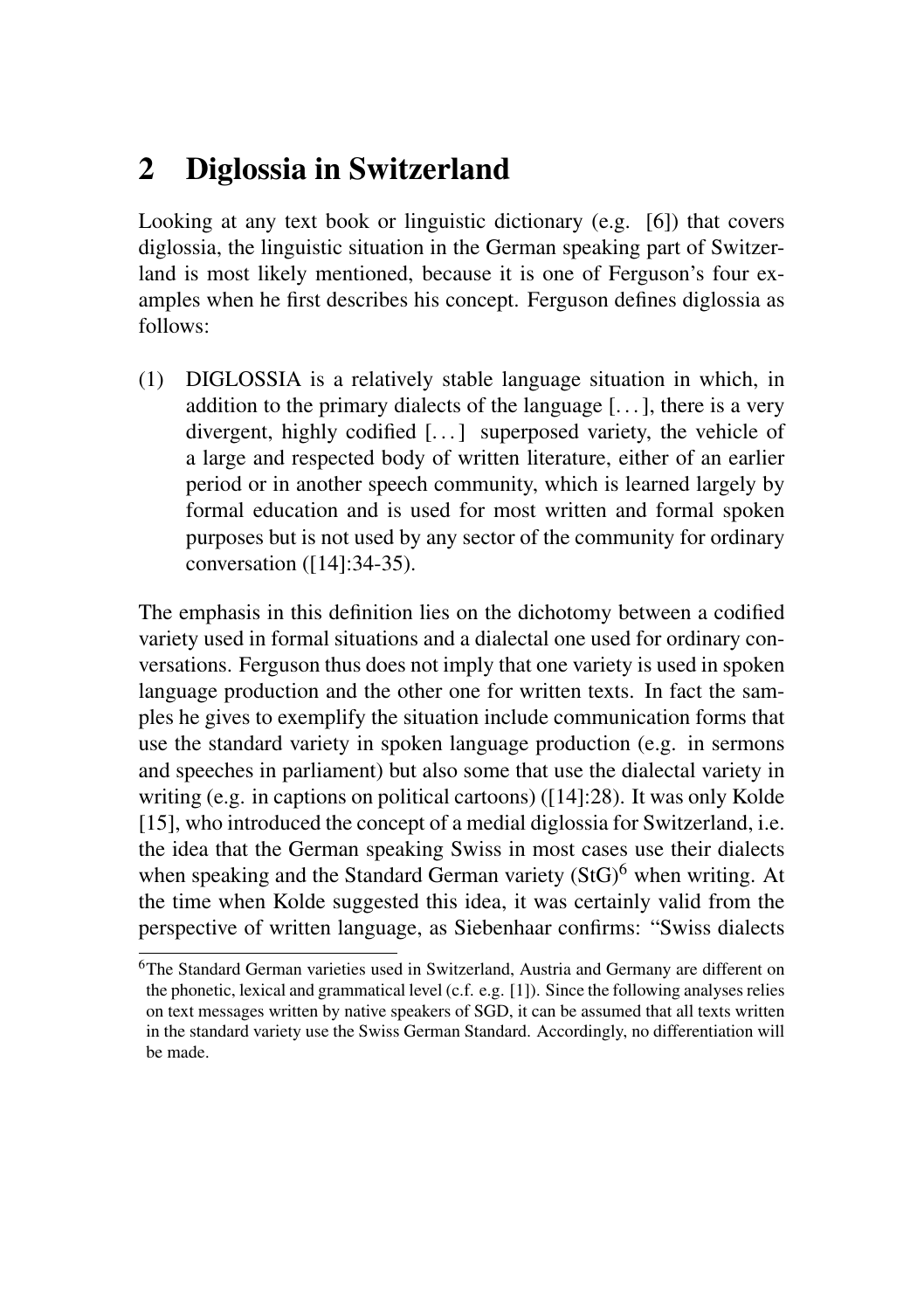rarely appeared in written form before the 1980s, apart from the genre of dialect literature ([18]: 481)". However, as can be seen from Ferguson's examples cited above, StG was already used in spoken text types in the 1950s, and Kolde's concept came under an increasing pressure ever since. Starting in the 1980s, "dialect has gradually been finding its way into channels of personal written communication such as personal letters, notes and e-mails ([18]: 483)". Facing the number of dialectal SMS in the Swiss SMS corpus, this is certainly true for texting, too. However, since there are also native speakers of SGD who write SMS in StG, as will be shown, the question remains whether the use of one or the other variety is triggered by pure coincidence or whether there are any specific factors that influence the choice.

### 2.1 Prestige of the dialect

One factor that can be excluded as triggering the use of StG is prestige, even though Ferguson states that "[i]n all the defining languages the speakers regard [the standard] as superior to [the dialect]  $[...]$   $(14]$ :29)". In spite of Ferguson making this statement for "all the defining languages", he only gives examples from areas other than Switzerland. More importantly, more recent studies, which focus more specifically on the situation in Switzerland, agree on contradicting Ferguson on this point. Rash e.g. writes: "[A]s a diglossic community, [German speaking Switzerland] is unique among [German speaking] countries in that all germanophone Swiss speak a regional dialect as their first language, and no social, economic or educational factors cause the [Swiss German] dialects to be accorded less prestige than the standard language ([17]:50-51)". Consequently, she calls Ferguson's assumption about the low prestige of the dialect "[...] an assessment which does not fit the situation in Switzerland at all well ([17]:49)". Ender ([13]:274), quoting several Swiss researchers, goes one step further in confirming that the dialect indeed has more prestige than the standard language, a point of view supported by many speakers of SGD. The following SMS can be seen as an example for the prestige that the dialect has in the eyes of the author: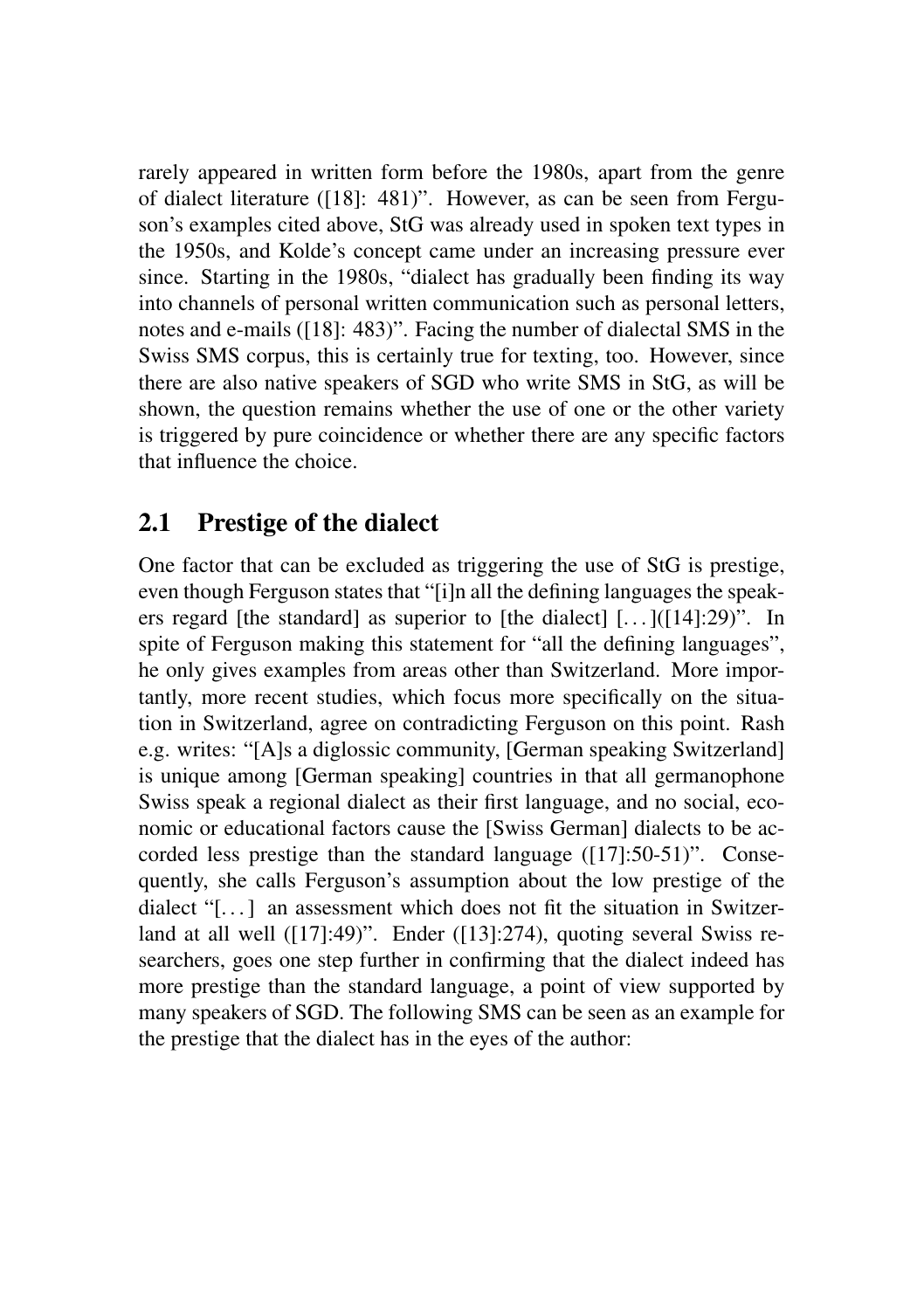(2) *Guete obig herr [LastName] Ich weiss nöd ob sie das wüsset aber ich (und die vom handball) chönd de sam. nöd cho . . . mfg*

'Good evening Mr [Last-Name] I don't know whether you [v-form] know this, but I (and the ones playing handball) cannot come this Saturday [abbreviated] . . . with kind regards [abreviated]'

(2) is the SMS of a 15-year-old who writes in a voice of deference, as can be seen by the use of the v-form for *you* instead of the more intimate tform. Additionally, he uses a formal term of address (*Herr*, 'Mr') as well as a greeting formula normally seen in business: *MfG* for *Mit freundlichen Grüssen* ('with kind regards') rather than the formula that is much more common in SMS but also more intimate *LG* for *Liebe Grüsse* ('love'). Yet, in spite of all these tokens of deference, the SMS is still written in the dialect. Obviously the writer does not consider the use of dialect to be lacking deference or prestige.

Another indicator for the prestige held by the dialect is of course the sheer amount of SMS written in the dialect. Of the 11,758 SMS written by people who registered themselves as native speakers of SGD, 7,391 were written in the dialect, which equals to more than 60%. If the dialect didn't hold prestige, certainly people would be more reluctant to use it.

#### 2.2 Dialect as the variety of ordinary conversation

Rather than the variety of low prestige, SGD is the "[ $\dots$ ] medium of ordinary conversation ([14]:35)." It is acquired as a mother tongue (c.f. [17]: 49), while StG is only learned at school later on and has a taste of formality, pressure to perform and distance. The dialect, on the other hand, goes along with a cozy feeling of identity and belonging  $(c.f. [3])^7$ . This

<sup>7</sup>This attitude of the German speaking Swiss towards their dialect leads some linguists, who take an ethnolinguistic point of view, to speak of a situation of bilingualism rather than diglossia, c.f. [19].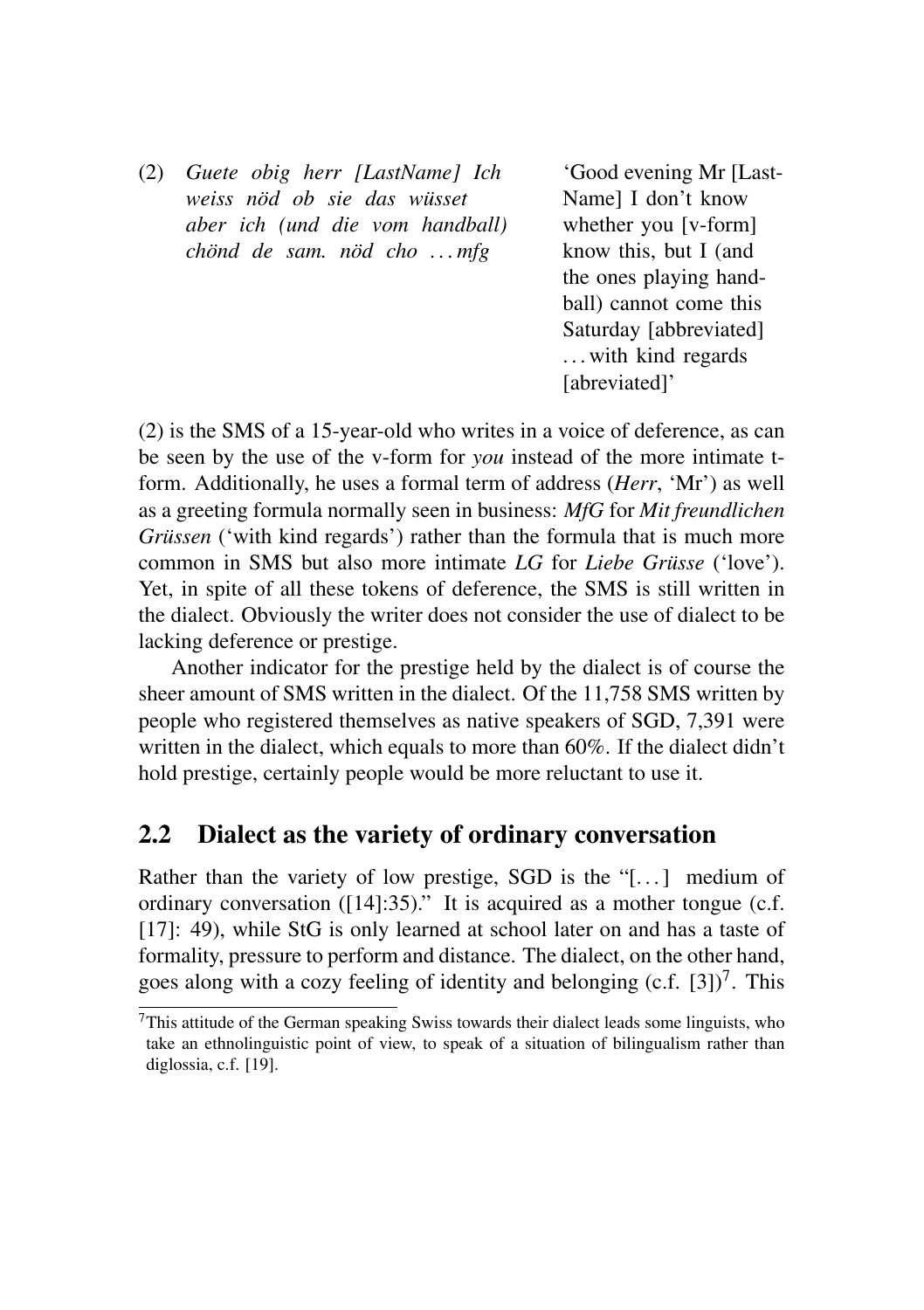point of view is also supported by informants of the Swiss SMS corpus. One of them, e.g., answered the question as to how SMS are written with:

| $(3)$ $\left[ \ldots \right]$ natürlich auf Mundart, | $\lceil \dots \rceil$ of course in the |
|------------------------------------------------------|----------------------------------------|
| was in meinen Augen viel                             | dialect, which is much                 |
| persönlicher ist und ja auch                         | more intimate in my eyes               |
| meine Muttersprache ist.                             | and after all it is my                 |
|                                                      | mother tongue.'                        |

The informant who made statement (3) shows both, the feeling of proximity when using the dialect but also the distance to StG, because it is not one's mother tongue. If this feeling of proximity towards SGD and of distance towards StG holds true for most German speaking Swiss, we can expect a high percentage of personal communication, both, in spoken and in written, to take place in SGD, because it is the level of intimacy of the communication that triggers the selection of a specific variety rather than the medium used (i.e. spoken vs. written language). Indeed we see a first indication of this situation when looking at how few people do actually use StG in their SMS.

Figure 1 summarizes the SMS per person and shows for each person the percentage of SMS written in StG. Because people who sent in only one or two SMS would distort the statistics, only people who sent in 10 SMS or more are considered. The chart shows two peaks for those people who write nearly all SMS in dialect (i.e. who write less than ten percent of their SMS in StG) and for those who write nearly all SMS in StG. The percentage of people who switch regularly can be considered as statistic noise. Looking at extreme values, this point of view is confirmed: 56 people write only in dialect and 30 use only the standard language. Coming back to what was said above, we can formulate as follows: Those people who registered SGD as their mother tongue choose either this very variety when writing SMS or else they fall back to the variety which they were taught to consider the norm for written communication at school, i.e. StG, while habitual code switching is rare $8$ . However, the comparison between

 $8$ Even though code switching within individual SMS is very frequent but beyond the focus of this study.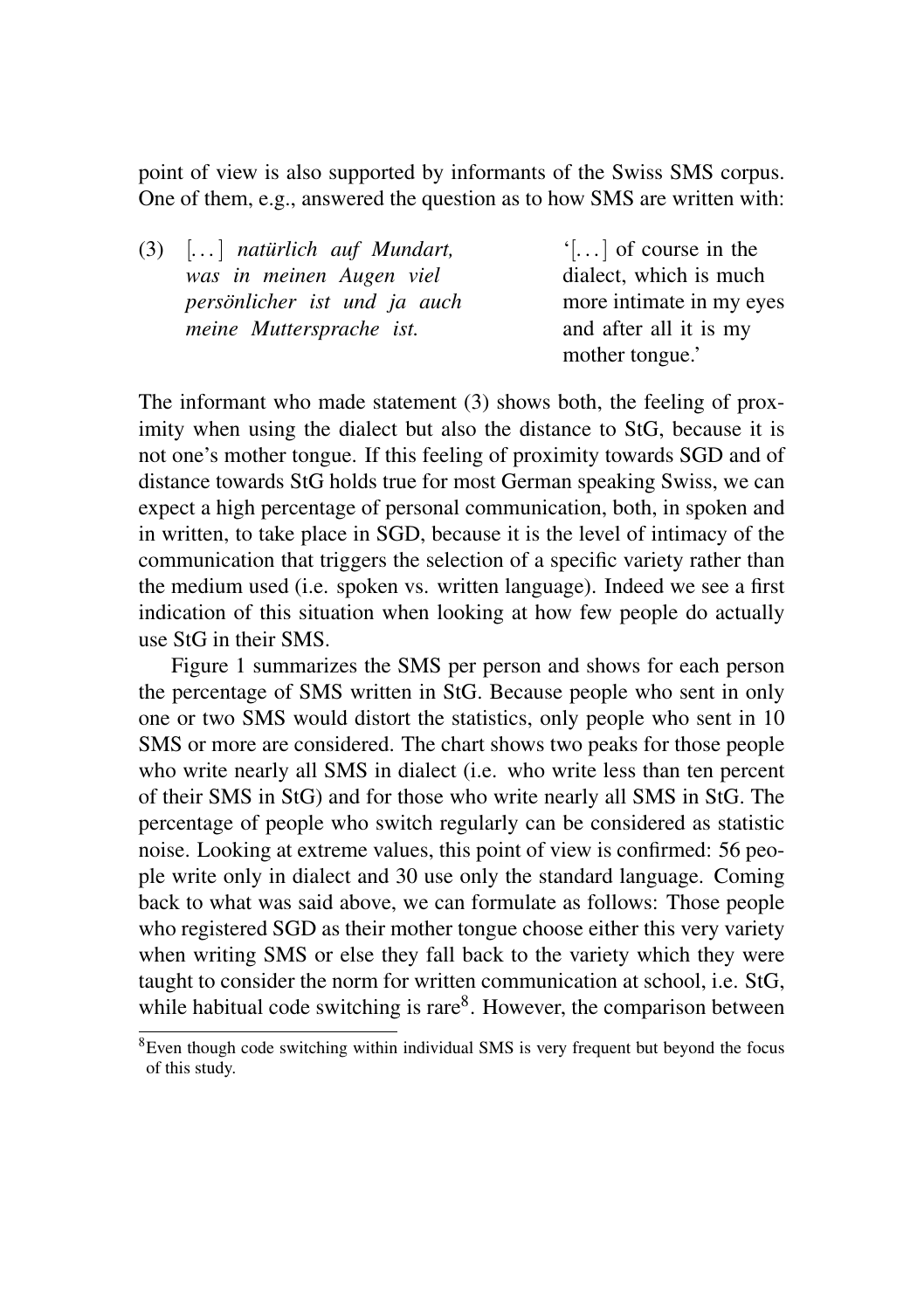

Figure 1: *Percentage of SMS written in StG for people who wrote ten SMS or more.*

those who prefer the dialect and those who prefer StG shows a clear preference for the dialect.

### 2.3 Why a variety is chosen

The shown preference for consistency in language selection on the one hand and for the dialect on the other hand opens the floor for two different types of questions: a) Which demographic or linguistic factors trigger people to chose one or the other variety? b) If somebody prefers one variety for nearly all his communication via SMS, what makes him or her choose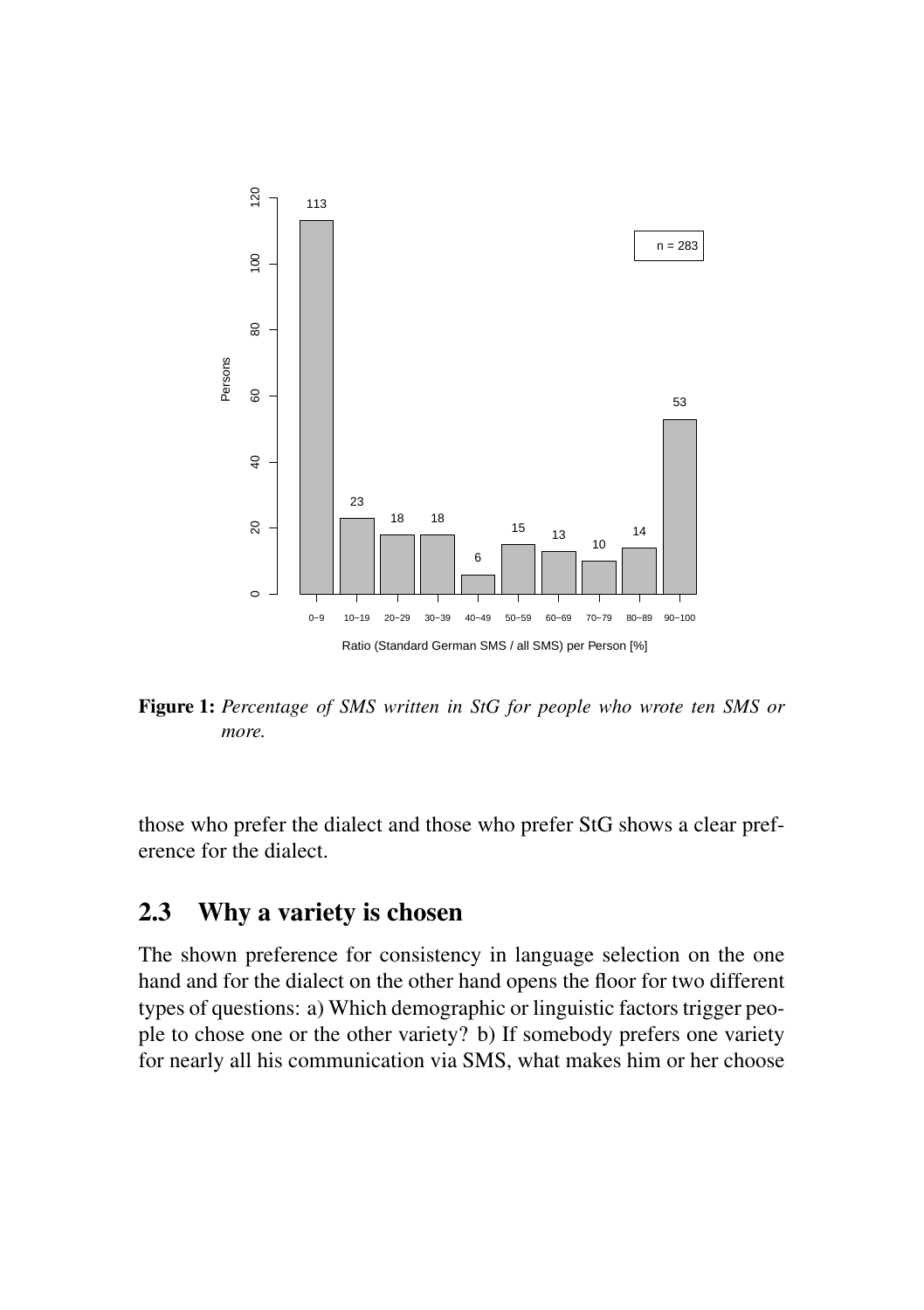the other variety? Attempting to find answers to the latter question, we will first look at an SMS that was written by a habitual writer of Standard German, who uses the dialect only for the SMS shown in (4).

(4) *Das chaibe Maitli lot mis Händy zu jedere Tages- und Nachtzyt im Hosesack klingle. Aber I ha de Plausch dra. Bonne nuit mon étoile. Lu*

'This blooming [Double entente intended] girly makes my cell phone ring all day long in my pocket. But I take delight in it. Good night my starlet [in French]. [Signature]'

The SMS in 4 is written by a 76-year-old man who sent in four more SMS which were all written in StG. Whereas it is impossible for most SMS to make a statement about the addressee, the language used in this one gives a hint about who it was written to. The formulation *Das chaibe Maitli* would not be used to address a teenager or an adult, but only to children. Seemingly, the child already knows some French, but foreign language teaching starts at a rather young age in Switzerland, so that is no contradiction. Whether the author of the SMS is the grandfather or a friend of the family cannot be said, but he certainly adjusts his language use to the addressee. By using the dialect, he simulates a spoken conversation and thereby expresses closeness and familiarity (c.f.[4]:104).

At the other end of the scale, (5) is the only SMS in StG by a 19-yearold woman who otherwise sent in 91 SMS in SGD.

| (5) |         |                                          | Hoi elsa, danke fürs abmelden. Wünsche 'Hi elsa, thanks for |
|-----|---------|------------------------------------------|-------------------------------------------------------------|
|     |         | <i>jannine demfall gute besserung.Lg</i> | canceling. In that case                                     |
|     | leonore |                                          | I wish Jannine get well.                                    |
|     |         |                                          | Love Leonore'                                               |

In (5), the formality of the situation seems to be the trigger for the change in variety. Somebody canceling an appointment for somebody else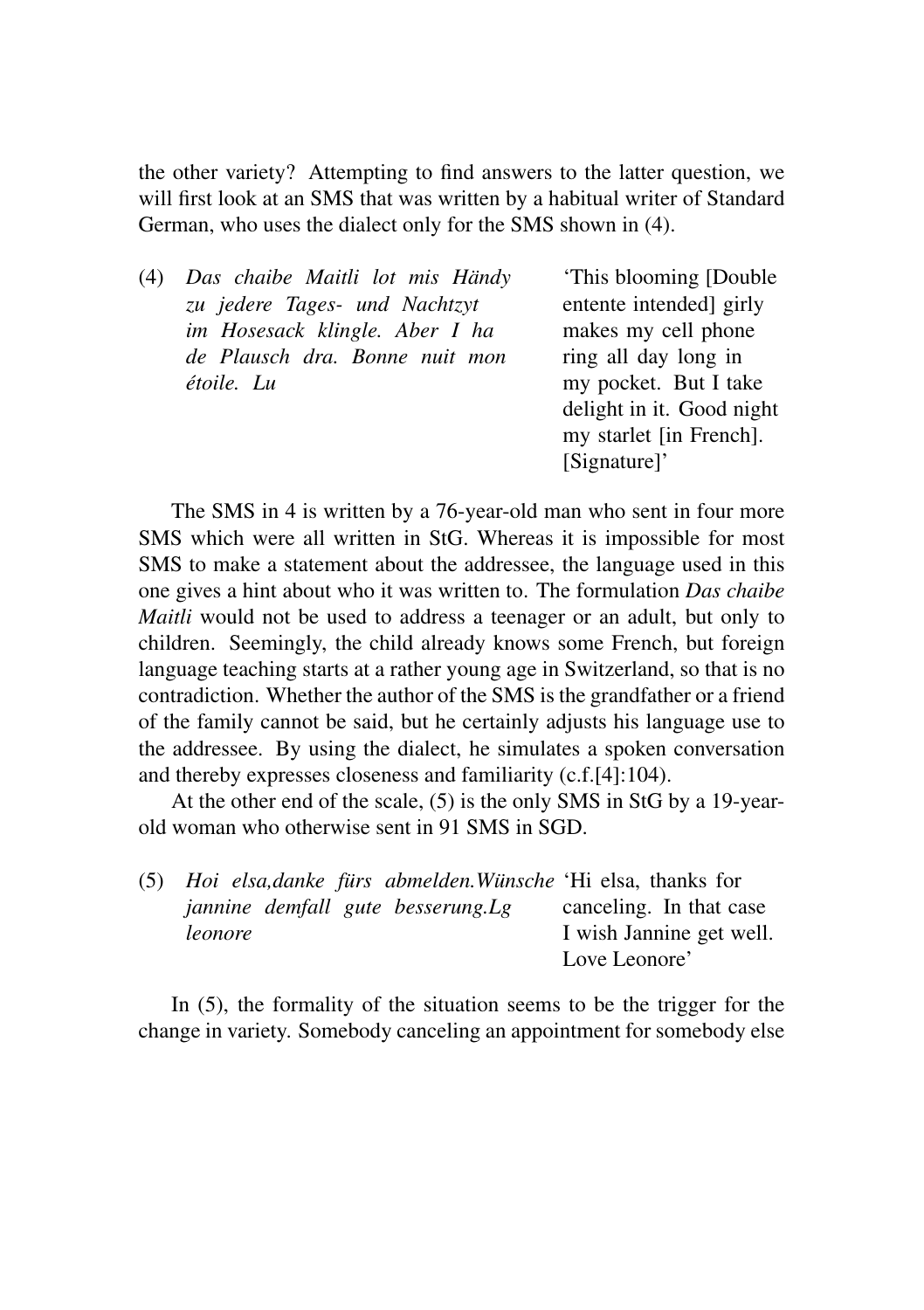would normally take place with teachers, coaches etc. and here, this person of respect is answering in the otherwise avoided StG, even though the language use is rather colloquial in all other aspects.

The two SMS shown under (4) and (5) can be seen as examples for the two most influential factors for the choice of variety (c.f. e.g. [18]: 499, [4]:104): the addressee and the formality of the situation. This is also confirmed by informants, who often give intimacy and belonging as reasons for writing in SGD, while StG, according to many informants, is used for addressees who are not likely to understand SGD, such as foreigners, and for situations or addressees which seem more formal, such as persons not well known, business situations and customers. Some young people name their parents as people to whom they write in StG. Whether this is out of respect or because of the difference of age, cannot be said.

Situational code switching and adjustment to the addressee has been found before (e.g. [18], [13]). However, in text messages, other factors seem to play a role, too, e.g. the mobile phone's option to recognize and correct text. Many writers of SGD in fact report to having this feature disabled<sup>9</sup>, while others 'taught' their mobile phones SGD, i.e. appended their phone's vocabulary with SGD expressions. A rather amazing factor that is mentioned regularly as triggering the use of SGD is shortness. Because of the many enclitic forms in SGD, this variety seemingly allows for shorter SMS, a fact that the informants point out as being important to them because they do not want their text messages to be split at 160 characters. In spite of shortness, informants state that they want to be understood. For some, this is a reason to switch to StG, while others state that they adjust their writing strategy for the dialect to be less regional and thus easier to understand. Another important factor to be mentioned is comfort. There are many informants who write in SGD because this is the way they think and talk, thus, they seem to feel that they would have to translate their thought when using StG. However, comfort is also a reason mentioned for using StG, because familiarized spelling conventions are easier to apply than graphical representations of an otherwise spoken variety, which have

<sup>&</sup>lt;sup>9</sup>Of those informants who did send in SMS in SGD and did answer the question about the use of T9, 112 answered with yes while 672 do not use this spell checker.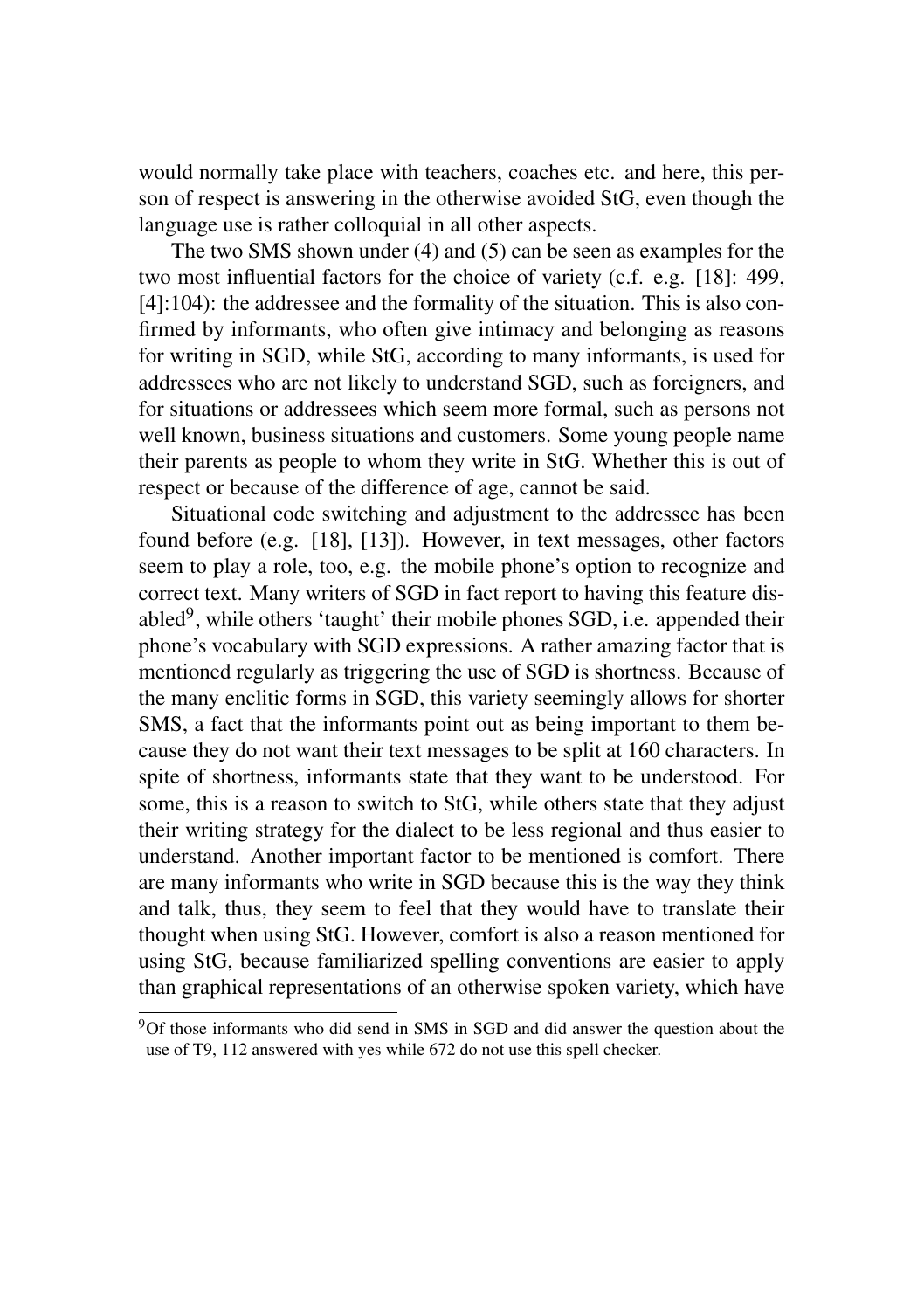to be invented on the spot. Coming back to selection of variety based on the addressee, a last factor to be mentioned for switching to StG is the age of the addressee. Apparently, according to the informants, older people are more likely to be addressed in StG than younger ones but also more likely to use StG, as will be shown in the next chapter.

#### 2.4 Who chooses which variety

Beat Siebenhaar, like the informants of the Swiss SMS corpus, expects a correlation between age and use of the dialect ([18]:492). However, in his chat data he finds a U-shaped curve for the dialect ratio in respect to age. The situation in the Swiss SMS corpus is much closer to the expectation, as can be seen in figure 2, which shows the ratio between SMS in SGD and those in StG summarized by age groups. Only SMS written by native speakers of SGD are considered.

Even though the data represented in figure 2 is highly significant as a whole ( $\chi^2$  = 334.7, df = 9, p < 0.001), the last column for informants who are 60 and older has to be taken with a pinch of salt because there are only 50 people in this group (as compared to, e.g., 269 in the youngest group), but still the figures are telling. Different approaches can be taken when trying to interpret these figures. Older people were certainly socialized before the 'dialectal-turn' in the 1980s as presented above. Younger people, on the other hand, are likely to be more active authors of texts in the new media and thus better accustomed to the dialect. A third factor might be the professional or educational importance of writing in StG. A 15-year-old boy, e.g., writes in his comment that he used to write SMS in StG but has recently switched over to the dialect. It seems that the teaching of basic education, which takes place in StG, was too dominant in his young life to allow for a modified language use. As he grew into puberty, other factors became more important. For older people, on the other hand, the need to perform in the world of business, and accordingly the need to perform in StG, might have become a routine that is kept up when writing SMS.

While age plays an eminent role in the use of varieties for SMS, another factor that is relevant in Siebenhaar's data does not. He sees an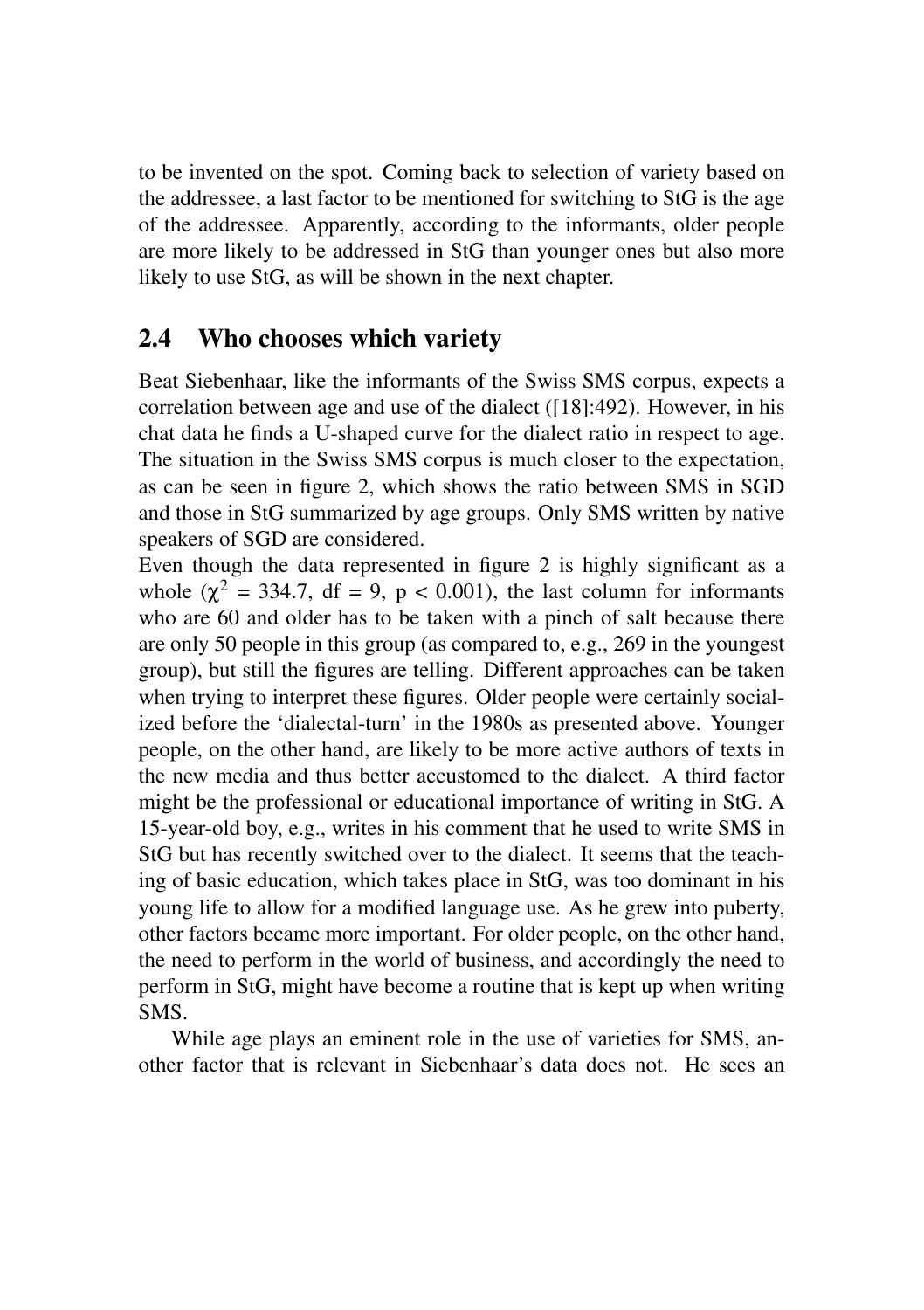

Figure 2: *Percentage and absolute figures for SMS written in SGD and StG respectively by mother tongue speakers of SGD.*

increased use of the dialect in a chat named #bern and explains it with people from Bern being more affiliated with their dialect due to cultural circumstances ([18]:492). While I fully agree with his argumentation, the same distribution cannot be found in the Swiss SMS corpus. Here, people who live in the canton of Bern are actually slightly less likely than the average to use the dialect. This difference in findings can be explained by the different approach to labeling people as coming from Bern. A chat named #bern attracts people who care about Bern no matter where they live but probably they speak the according dialect, while in the SMS corpus, people are labeled as coming from Bern if they registered an according postal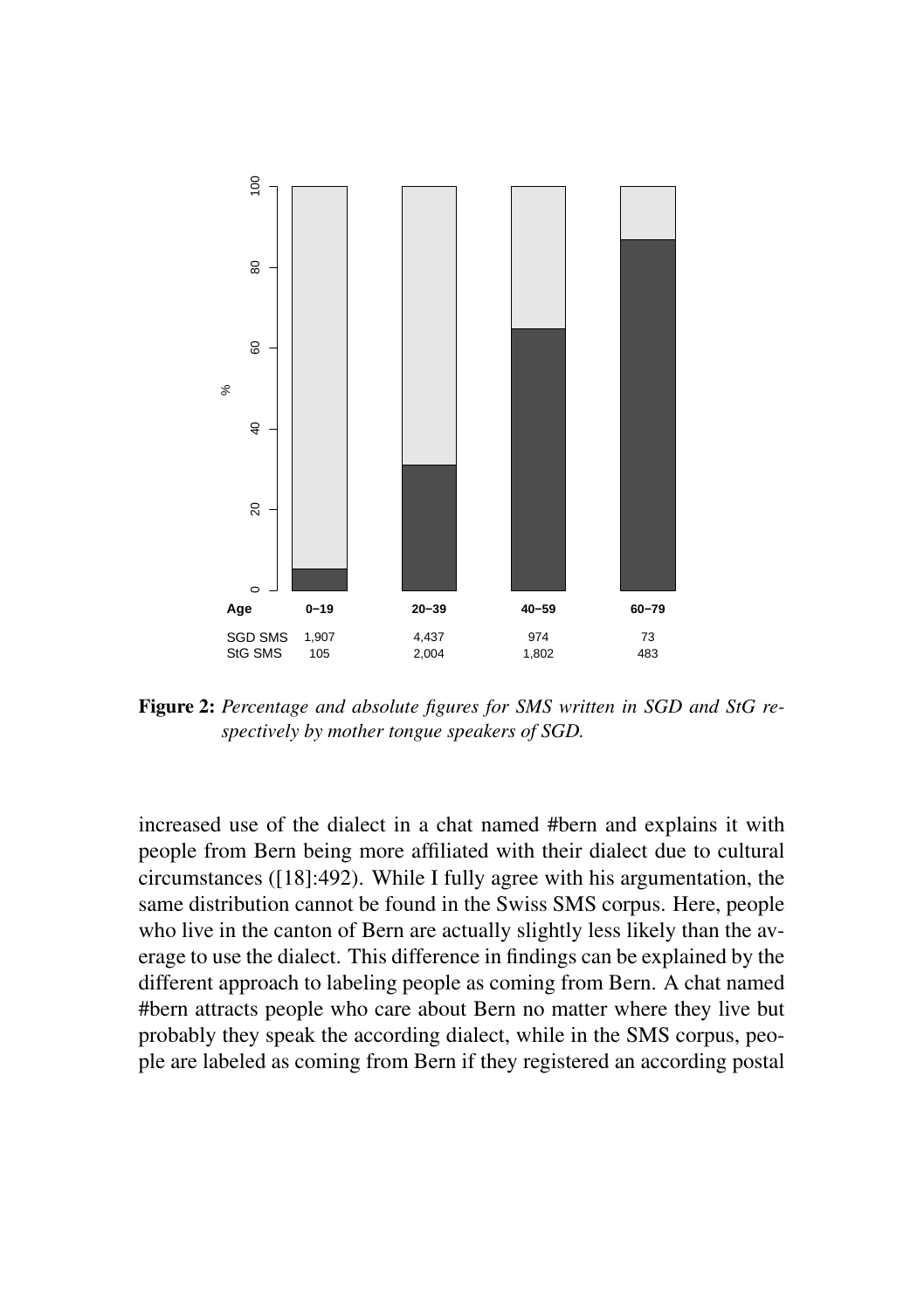code. These people, however, might only work and live in the capital but originate from other regions. Thus, the difference in findings between this study and Beat Siebenhaaar's is most likely due to the difference between people living in a certain area and people originating there. Furthermore, participating in a chat group creates a strong in-group feeling and if the name of the group corresponds to a geographical entity, participants are likely to use the corresponding dialect more extensively than they would do in another communication form, if only to enforce the feeling of belonging.

A last factor to be considered is the informants' sex. Of those people who have SGD as their mother tongue,  $\frac{3}{3}$  are female and they are responsible for <sup>2</sup> ⁄<sup>3</sup> of the SMS. Like their male counterparts they only write approximately <sup>1</sup> ⁄<sup>3</sup> of their SMS in StG. However, when looking at people's sex in proportion to their age, the figures become more telling. In the two age groups who prefer SGD in figure 2 (i.e. people younger than 40), women are stronger users of SGD than men, while in the other two groups, women are more likely than men to use StG. Thus, women seem have a forerunner role in the use of either variety according to their age group.

So far the focus of this study has been on differences in the use of SGD and StG. While the spelling norms for the latter are clearly defined and mostly followed in the Swiss SMS corpus, this is not the case for SGD. The next chapter will thus focus on the spelling of SGD and the impact of the lack of norms on corpus based research.

# 3 The lack of a writing norm

### 3.1 Spelling the Swiss German dialect

SGD diverges from StG on all linguistic levels, i.e. phonetically, morphologically, syntactically, lexically and in pragmatics. Furthermore, it does not have a spelling norm. While all other factors are at best a challenge when working with a corpus, the lack of a spelling norm is a hindrance. The following representation forms of the StG word *viel* ('much') were only found by intuition and not systematically: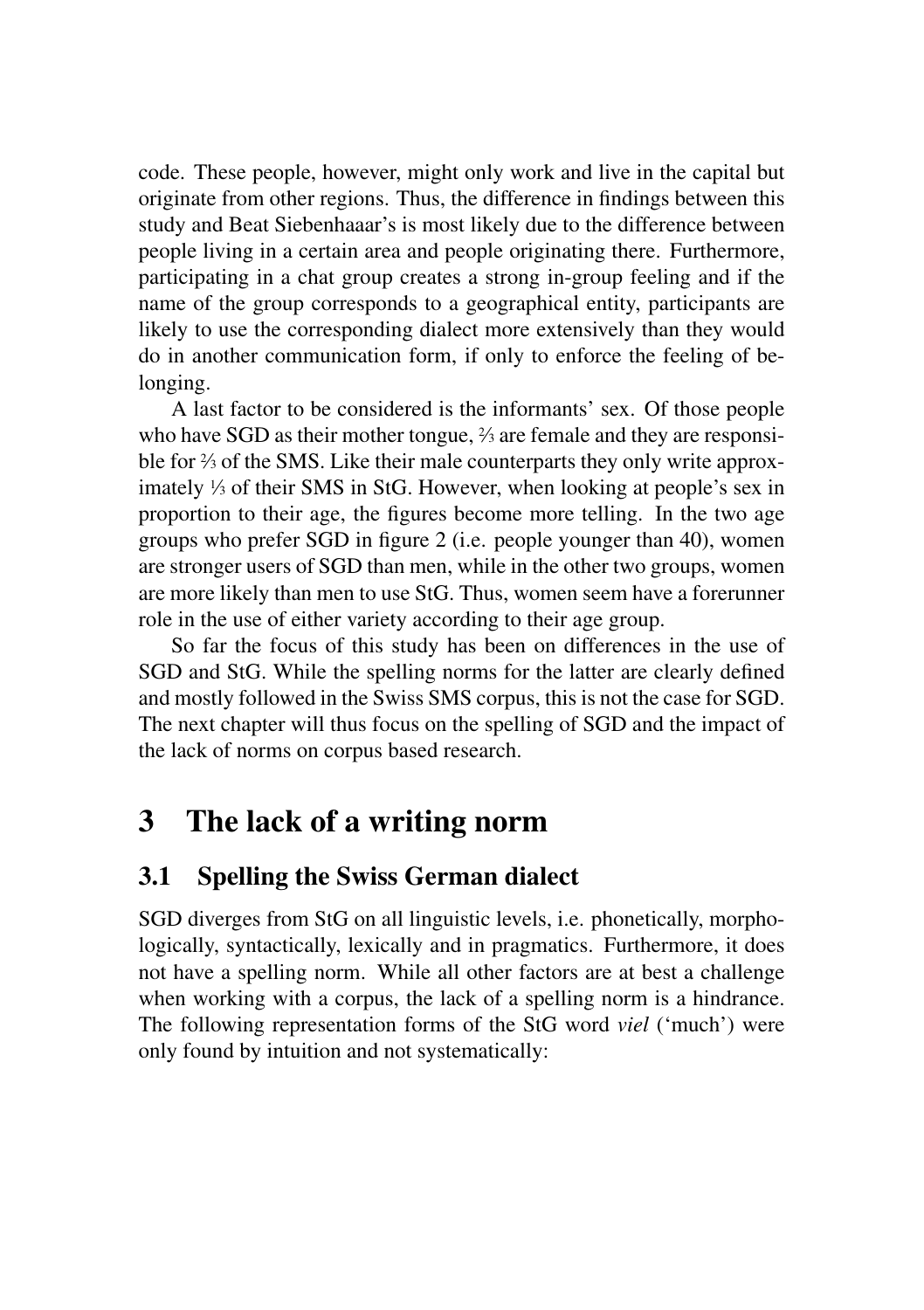#### (6) *viel, vil, viu, viil, vel, veu, fiu, fil, vieu*<sup>10</sup>

In spite of the many different variants shown in (6), there is still some consistency in the graphical representation of SGD, as Müller ([16]) shows for the representation of consonants, which is often close to the StG equivalent in her data. Dürscheid and Stark ([11]) on their side find consistency in the representation of lexical morphemes. Additionally, individual informants are often consistent within themselves. In some cases informants systematically use one specific letter or group thereof to stand for a sound that is represented by a different graph in StG and they comment on this behavior in the corpus' meta-data, e.g. "[. . . ] und schreibe die sch zb. bei stern aus" ('[...] and [I] use <sch> [to represent  $/$ [ $/$ ] as in *Stern*'). This rule is then consistently followed by this informant, resulting in tokens such as *schpontan* for *spontan* ('spontaneously') or *dia geilschta* for *die Geilsten* ('the greatest'). However, spelling in the corpus as a whole is still very inconsistent for different reasons. Firstly, as Müller ([16]:175) points out, the graphs used to present vowels diverge much more from the StG forms because the phonetic vowel system of the two varieties is different. Secondly, SGD is an umbrella term that covers many dialects which are different among themselves. These differences are normally also expressed in the written representation. An example can be seen in (6), where the last letter represents either the sound /l/ or the vocalized form /u/, thus demonstrating a regional distribution. The third reason for the inconsistency is the informants' urge to be creative, as can be seen in forms such as *koohl* or *kuuhl*, which both stand for *cool*.

This inconsistency is cumbersome when working with the corpus in two ways. On the one hand, every lexical item has to be looked up by means of a regular expression to cover for as many imaginable spelling variants as possible. This, of course becomes even more complex than in the examples shown under (6), when searching for inflected forms. On the other hand, it restrains any kind of automated data processing, such as partof-speech tagging. It is therefore necessary to add a parallel second layer with a standardized spelling to the corpus. When it comes to searching the

 $\frac{10}{N_Q}$  inflected forms considered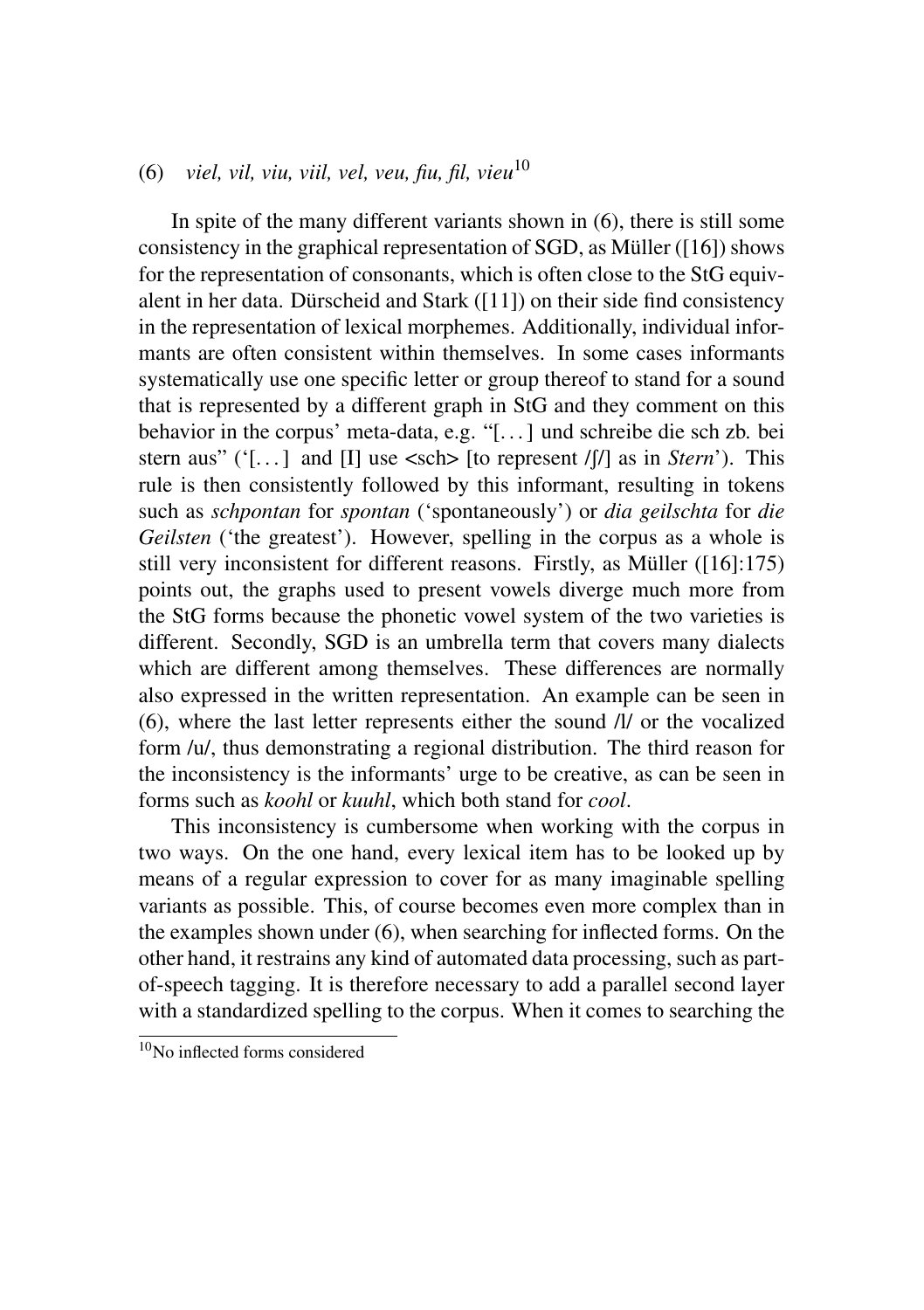corpus, this layer will be treated in much the same way as in a multilingual parallel corpus.

### 3.2 Standardizing the Swiss German dialects

In theory, two different approaches seem possible when standardizing the SGD data in a corpus: a) standardize towards StG or b) standardize within the SGD. The latter is an impracticable task as it would mean to set the dialect of one region as the standard (as Ferguson ([14]:27) did), or to define a new standard, an attempt that has failed before (c.f. [16]:157). Any attempt to create a written norm for SGD would be seen as a political interception with their national (or, more precisely: with their inter-regional) independence by the Swiss (c.f. [5]:122), or, as Rash ([17]: 80) puts it: "Any debate over the introduction of an artificially created written Swiss German is, in a sense, hypothetical, as most observers agree that it will never exist." Thus, the only possible way to go is to standardize towards StG, and that is what the Swiss SMS team is doing. They use the labour of payed students to attribute StG equivalents to every SGD token following certain rules.

The first rule is not to mingle with syntax. Accordingly, when standardizing the example a) in (7) they will work towards b) rather than towards c) and thus leave the ellipses empty (which has to be filled in proper StG as shown under c) but is normally left empty in SGD as shown in a), unless special emphasis is put on the here omitted personal pronoun), and they will also not invert the two pronouns *ihm* and *es* as should be done in StG (c.f. c)). This allows researchers to find syntactic structures typical for SGD in spite of the standardization.

|  | (7) a) Häsch Ø em s gsait? |  |                                      | 'Did you tell it to him?' |
|--|----------------------------|--|--------------------------------------|---------------------------|
|  |                            |  | b) Hast $\varnothing$ ihm es gesagt? |                           |
|  |                            |  | c) Hast du es ihm gesagt?            |                           |

All other rules can be summarized under four credos: a) The standardized token's spelling should be as close as possible to the dialectal token as it is found in the corpus. b) No lemmata should be invented. c) The semantic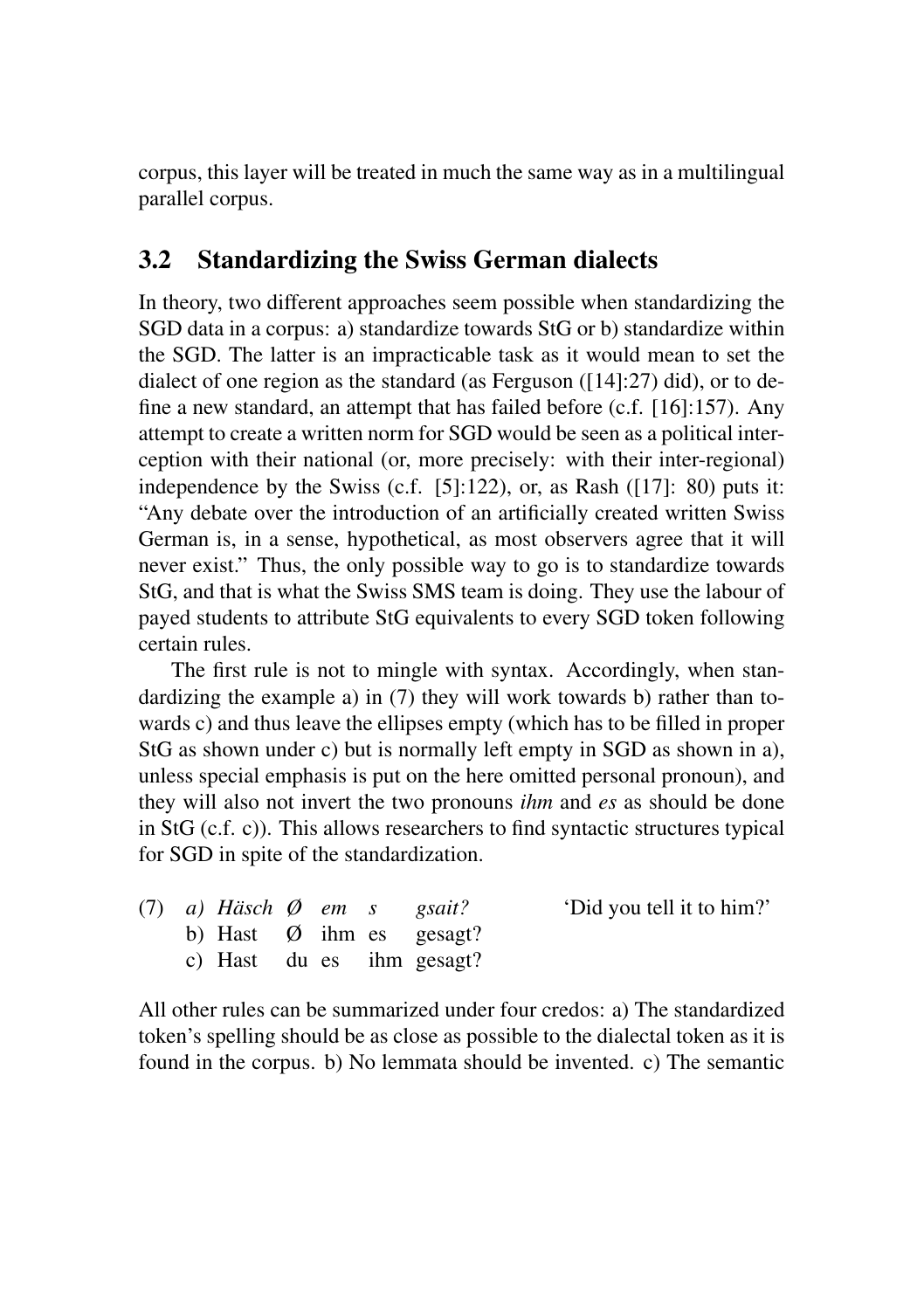content should not be changed. d) Consistency stands above any other rule.

As has to be expected, these credos are not comprehensive. When standardizing some tokens, the credos do not offer a applicable solution, for other tokens, the credos contradict each other. Accordingly, more detailed rules were defined for the students to follow and individual solutions were documented in databases. The most important ones are:

- (8) a. Clitical tokens are split into their components. In (7 a), e.g., the first three tokens are more likely to be spelled as *häschems* rather than in the way presented here. In the standardized level, however, the separated form as shown under  $(7 b)$  would be use<sup>11</sup>.
	- b. Every lemma found in a codex<sup>12</sup> can be used as a standardized form, even if the semantics diverge between StG and SGD (e.g. *schaffen* means *to work* in SGD but *to create* in StG, but will still be used to represent *to work*). In some cases the "Idiotikon"<sup>13</sup> is used to find historic lemmata linked to SGD tokens that are still used in StG albeit with a different meaning.
	- c. For tokens that are syntactically relevant in SGD but do not have equivalents in StG, the most frequently used variant in the corpus is used (e.g. *go, ga, goga* etc. are standardized as *go*). Since there is not even a handful of this type of recurring particles in SGD, this interference seems acceptable.
	- d. Case is adjusted to StG spelling norms, i.e. nouns are spelled in upper-case.
	- e. Prepositions are not adjusted to StG. In the phrase *I drive to Zurich* the preposition is realized as *nach* in StG and as *uf* (StG: *auf*) in SGD. It will consequently be standardized as *auf*, thus

<sup>&</sup>lt;sup>11</sup>Since the original layer and the standardized one will be aligned in the corpus browser, clitical forms will be discoverable by searching for multi-word tokens in the standardized layer.

<sup>12</sup>Mainly [9], [10] and [2].

<sup>&</sup>lt;sup>13</sup>A major codex that collects SGD expressions from all regions, c.f. http://www.idiotikon.ch/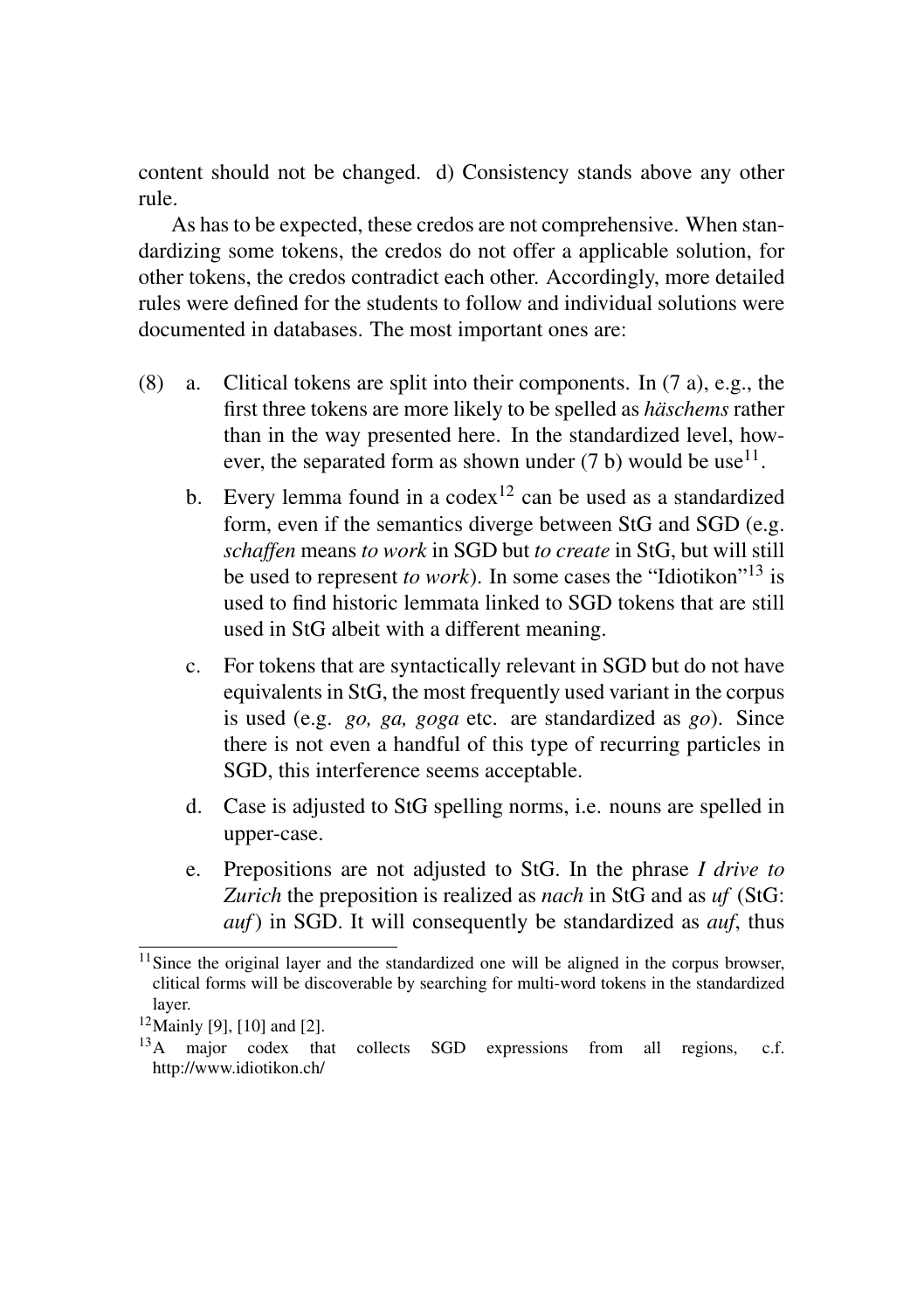keeping the SGD lemma but spelling it in the StG form. The same goes, of course, for all word forms and not only for prepositions.

- f. If a token cannot be reliably interpreted, it is marked as *unclear*. E.g. the form *kuzih*, that is found at the end of some SMS can be a long form of *Kuss* ('kiss') or a short form of the first name *Markus*. Accordingly, it is marked as *unclear*.
- g. Individual tokens from languages other than German are marked.

Only a short list of the rules that were given to the students who standardize the corpus is shown under (8). More rules exist on a systematic level but also on the level of individual tokens. Furthermore, in order to ensure consistency, the students work with a proprietary server-based tool that looks up tokens already standardized by any of the students and presents them as suggestions<sup>14</sup>. This should—hopefully—not lead to a biased interpretation by the students but instead support consistency.

Once this standardized level is ready, it will be added to the corpus as a parallel level, thus allowing for more spelling variants to be found than were presented here. More importantly, however, this level will be used for further processing of the data. It will serve as the basis for part-of-speech tagging and possibly other annotations, thus transforming the Swiss SMS corpus into a little jewel for research on colloquial everyday language use in Switzerland.

# 4 Conclusions

At least in the German speaking part of Switzerland, the language use in SMS is nothing new and nothing apart. Instead, the informants of the Swiss SMS corpus thoughtfully adapt their language use to the situation and to the addressee. The foremost factor for the selection of a variety is the addressee, because the author of an SMS wants to be understood and to be friendly by adjusting to the addressee's preferences. For younger

 $14$  For more information c.f. Ruef/Heberwasser in this volume.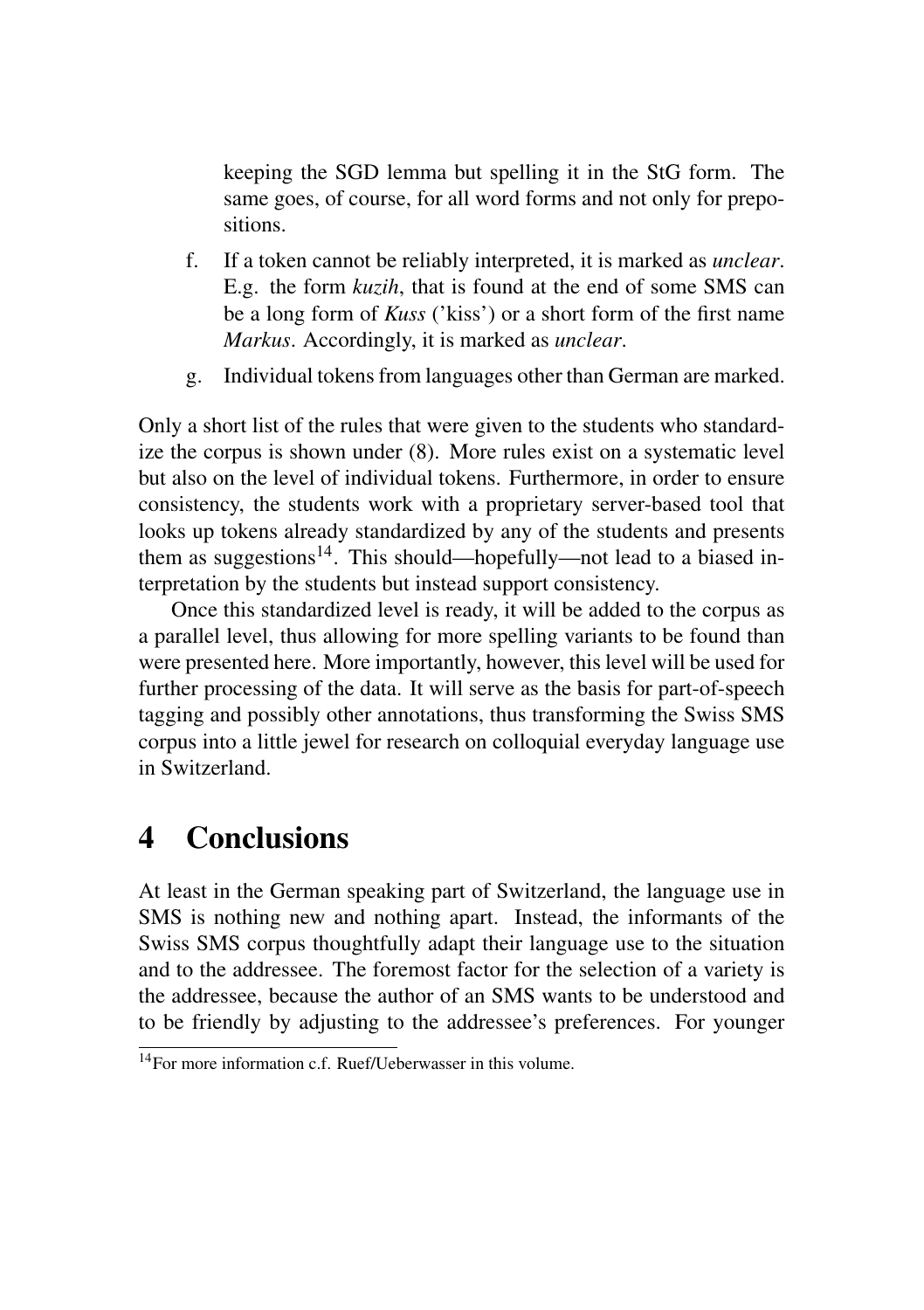people, the use of SGD is the norm from which they only divert depending on the addressee or the formality of the situation. Older people, on the other hand, stick to the rules they learned at school and consequently use StG for all written texts, also for SMS, while only switching to SGD for special addressees (such as small children) and special situations (such as situations of familiarity). In general, the use of SGD is seen as more intimate but also as easier, because the use of StG is often felt as a task of translation, especially by younger informants. People, who are more prone to use StG, on the other hand consider the need to invent spelling options as a burden that is more demanding than the 'translation' to StG. In general, the dialect is seen as the medium of ordinary conversation and because SMS is mostly a communication form used for ordinary conversations, SGD is the logical choice when writing SMS.

While the use of one or the other variety is nearly a dichotomy, the ways of spelling SGD show a broad variability. Informants more often rely on StG conventions but also feel the need to manifest phonic shibboleths of their own dialect in the graphic form, especially when it comes to vowels. An example is the representation of the /Y/ in *Glück* as <ö>, because it is pronounced as /ø/ in the canton of Aarau (c.f. [16]:171). Accordingly, graphic representations of one specific phonic value can diverge to a great extend, thus posing major problems when working with the corpus. The Swiss SMS team has thus decided to invest time and money into a complete manual standardization of their corpus towards an additional layer in StG. This layer should mirror the original SMS layer as well as possible, a task that is achieved by using equivalents which are as close as possible to the dialectal token and by not changing the original syntax.

## **References**

[1] Ulrich Ammon. *Die deutsche Sprache in Deutschland, Österreich und der Schweiz. Das Problem der nationalen Varietäten*. de Gruyter, Berlin, New York, 1995.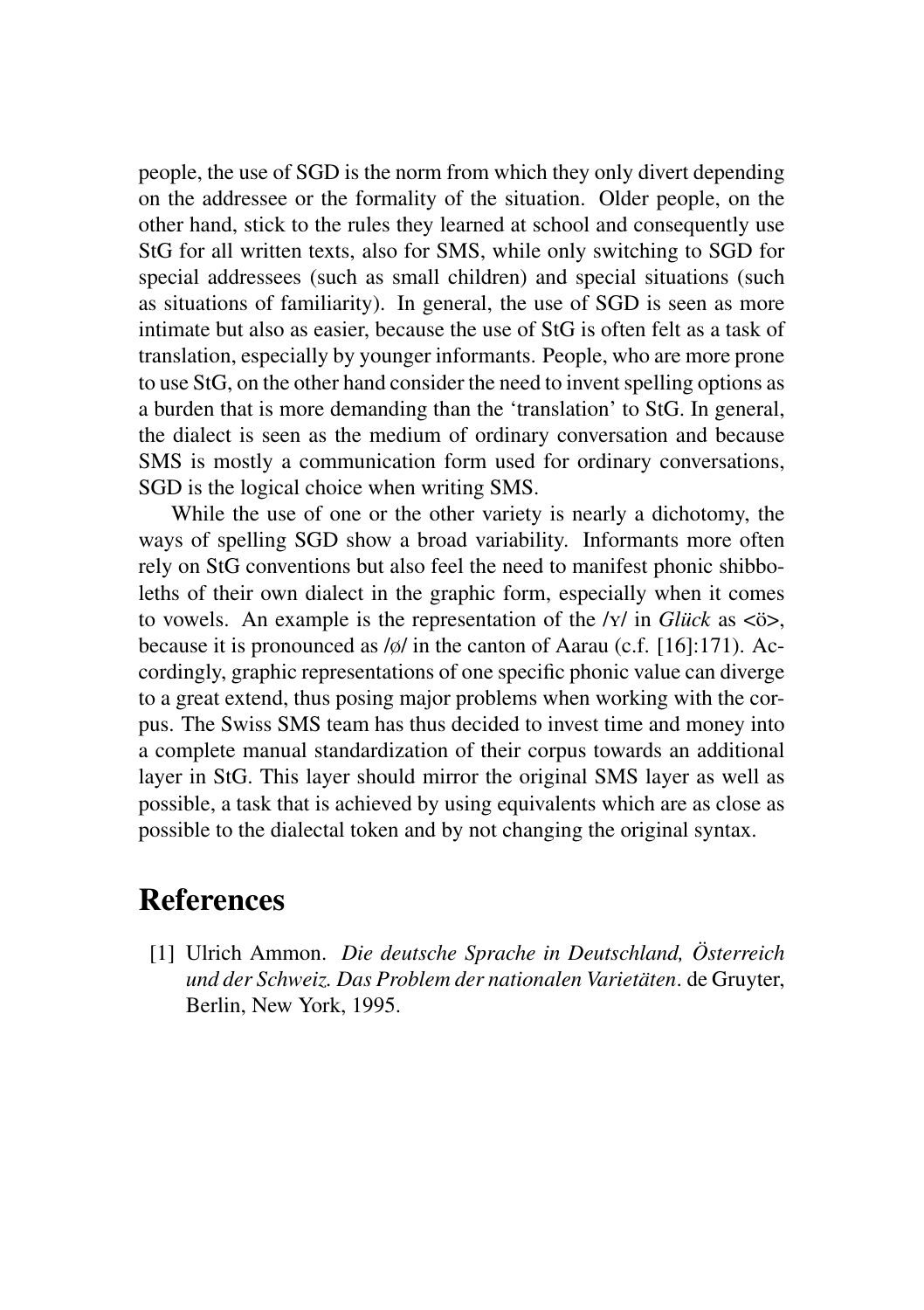- [2] Ulrich Ammon, Hans Bickel, Jakob Ebner, Ruth Esterhammer, and Markus Gasser. *Variantenwörterbuch des Deutschen. Die Standardsprache in Österreich, der Schweiz und Deutschland sowie in Liechtenstein, Luxemburg, Ostbelgien und Südtirol*. de Gruyter, Berlin, New York, 2004.
- [3] Brigitte Aschwanden. »Wär wot chätä?« Zum Sprachverhalten deutschschweizerischer Chatter. *Networx*, (24), 2001.
- [4] Bettina Braun. Jugendliche Identitäten in SMS-Texten. In Christa Dürscheid and Jürgen Spitzmüller, editors, *Zwischentöne. Zur Sprache der Jugend in der Deutschschweiz*, pages 101–114. Verlag NZZ, Zürich, 2006.
- [5] Michael Clyne and Joshua A. Fishman. German as a pluricentric language. In Michael Clyne, editor, *Pluricentric Languages*, Contributions to the Sociology of Language, pages 117–147. de Gruyter, Berlin, New York, 1992.
- [6] David Crystal. *A Dictionary of Linguistics & Phonetics*. Blackwell, Malden etc., 2003.
- [7] David Crystal. *A Glossary of Netspeak and Textspeak*. Edinburgh University Press, Edinburgh, 2004.
- [8] David Crystal. *txtng: the gr8 db8*. Oxford University Press, Oxford, 2008.
- [9] Duden. *Die deutsche Rechtschreibung*. Bibliographisches Institut & F. A. Brockhaus, Mannheim u.a., 25., völlig neu bearbeitete und erweiterte Auflage, 2009.
- [10] Duden. *Schweizerhochdeutsch. Wörterbuch der Standardsprache in der deutschen Schweiz*. Duden Verlag, Mannheim, 2012.
- [11] Christa Dürscheid and Elisabeth Stark. Anything goes? SMS, phonographisches Schreiben und Morphemkonstanz. In *Die Schnittstelle von Morphologie und geschriebener Sprache. Tagungsband DGfS 2011*, in prep.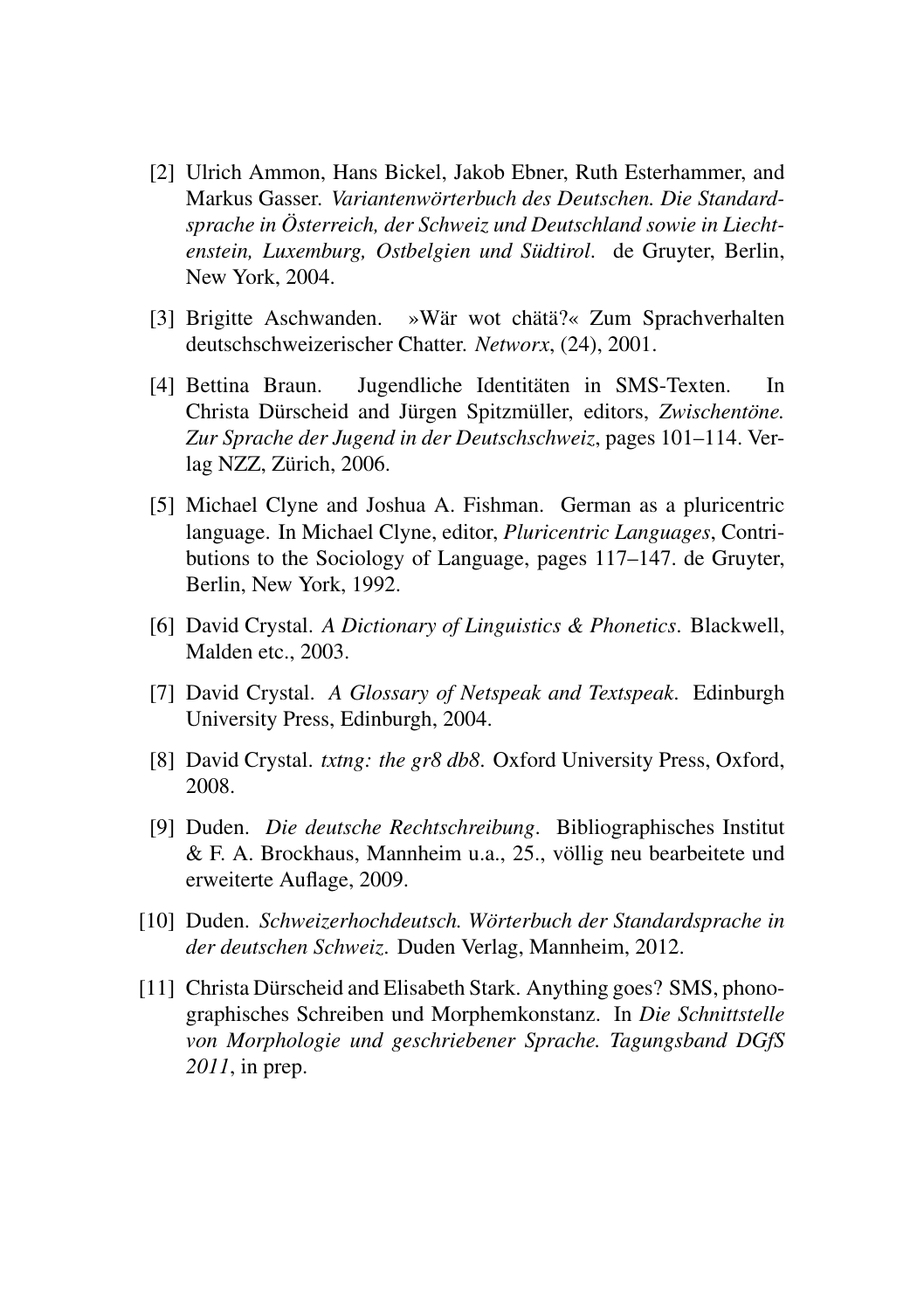- [12] Christa Dürscheid and Elisabeth Stark. sms4science: An International Corpus-Based Texting Project and the Specific Challenges for Multilingual Switzerland. In Crispin Thurlow and Kristine Mroczek, editors, *Digital Discourse: Language in the New Media.*, pages 299– 320. Oxford University Press, New York, London, 2011.
- [13] Andrea Ender and Irmtraud Kaiser. Zum Stellenwert von Dialekt und Standard im österreichischen und Schweizer Alltag – Ergebnisse einer Umfrage. *Zeitschrift für germanistische Linguistik*, (37/2):266– 295, 2009.
- [14] Charles A. Ferguson. Diglossia. In Thom Huebner, editor, *Sociolinguistic Perspectives. Papers on Language in Society, 1959 – 1994*, Oxford Studies in Sociolinguistics, pages 25–39. Oxford University Press, Oxford, 1959/1996.
- [15] Gottfried Kolde. *Sprachkontakte in gemischtsprachigen Städten. Vergleichende Untersuchungen über Voraussetzungen und Formen sprachlicher Interaktion verschiedensprachiger Jugendlicher in den Schweizer Städten Biel/Bienne und Fribourg/Freiburg i.Ue. Wiesbaden*. Zeitschrift für Dialektologie und Linguistik. Beiheft. Franz Steiner Verlag, Stuttgart, 1981.
- [16] Christina Margrit Müller. Dialektverschriftung im Spannungsfeld zwischen standardnah und lautnah. Eine korpuslinguistische Untersuchung der Rubrik Dein SMS in der Aargauer Zeitung. In Helen Christen, Franz Patocka, and Evelyn Ziegler, editors, *Struktur, Gebrauch und Wahrnehmung von Dialekt. Beiträge zum 3. Kongress der Internationalen Gesellschaft für Dialektologie des Deutschen (IGDD), Zürich, 7.-9. September 2009*, pages 154–178. Praesens, Wien, 2011.
- [17] Felicity Rash. *The German Language in Switzerland: Multilingualism, Diglossia and Variation*. Linguistic and Cultural Studies. Peter Lang, Bern, 1998.